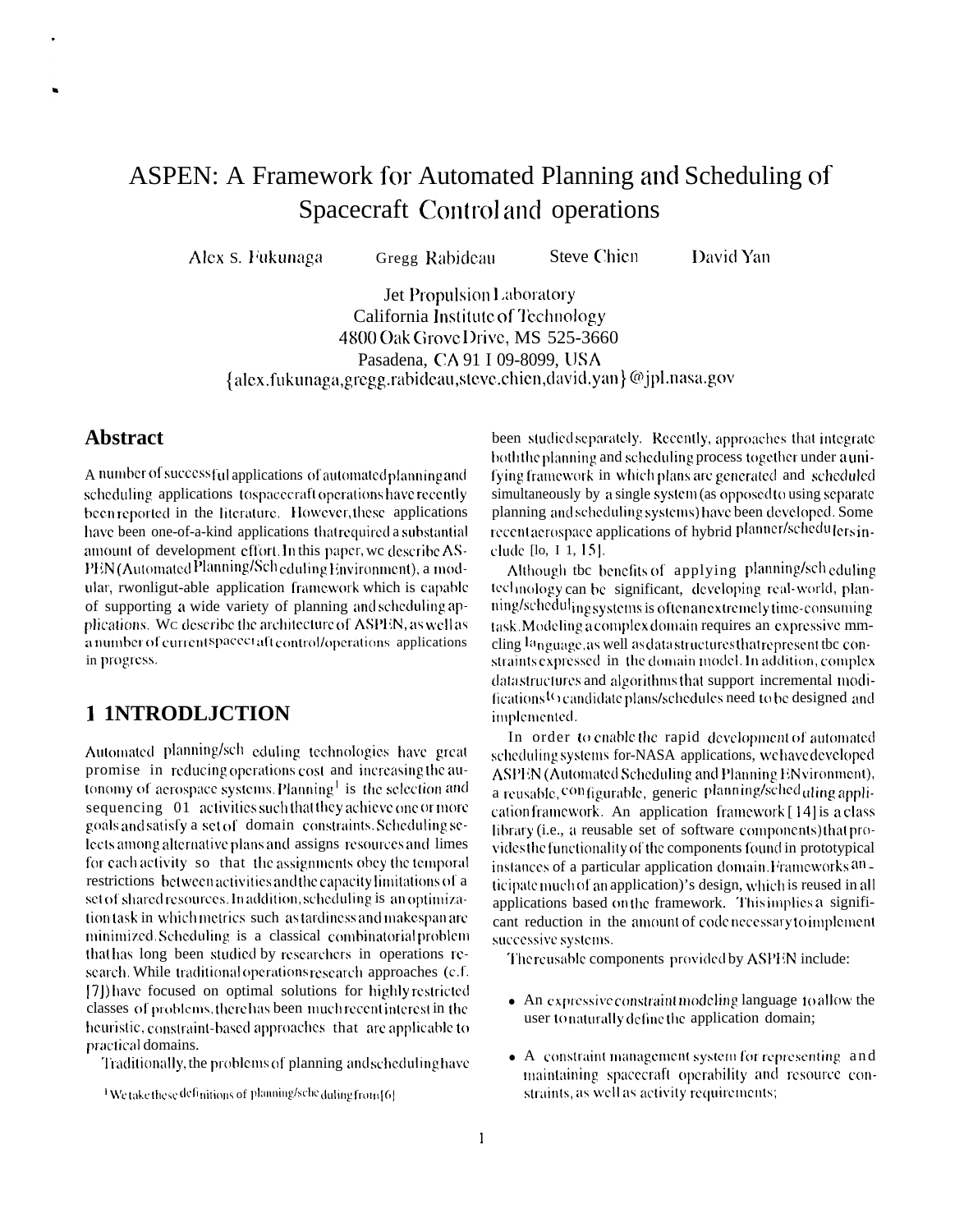- A temporal reasoning system for expressing and maintaining temporal constraints; and
- A graphical interface for visualizing plans/schedules (for use in mixed-initiative systems in which the problem solving process is interactive).

ASPEN is currently being utilized in the development of an automated planner/scheduler for commanding the New Mil lennium EO-I satellite and a naval communications satellite, as well as a scheduler for the ground maintenance for the Reusable Launch Vehicle and design analysis tool for the Pluto Express spacecraft. The rest of the paper is organized as follows: Section 2 describes the architecture of ASPEN and its components. Section 3 describes some current applications 01 the ASPEN framework, including ground maintenance scheduling for the Reusable Launch Vehicle, as well as operations planning/sched uling for two autonomous satellites. Finally, Section 4 describes related work.

# 2 The ASPEN Architecture

The development of an application framework for a particular domain implies it standardized approach to implementing systems for that domain, and a commitment by the framework developer to supper-1 applications that conform to that standardizedapproach. It is impractical to develop a framework to supportall viable approaches to planning and scheduling. Numerous, widely divergent approaches to planning and scheduling have been developed (cl. [3, 20]. Since planning/sched uling are currently very active areas of research, there is no clear consensus on which approaches are most useful. Thus, we restricted the scope of our framework to approaches that had been found useful for NASA applications in the past.<sup>2</sup>

By analyzing our previous experience with building planning/scheduling systems, (cf.  $[15,11]$ ), as well as requirements for current and future applications, we abstracted a set of requirements that is flexible enough to support a wide range of applications, and developed tbc components described below:

### 2.1 Activity Database

The central data structure in ASPEN is an activity. An activity represents an action or step in a plan/schedule. An activity has astart time, end time, and a duration. Activities can use one or more resources. All activities in a plan/schedule are elements of the Activity Database (ADB), which maintains the state of all of the activities in the current plan/schedule, and serves as the integrating component that provides an intet-face toallof the other classes.

One function of the ADB is to representand maintain hierarchical relationships between activities. Activities can contain other activities as subactivities; this facility can be used to reason about the plan/schedule at various levels of abstractions (e.g., a scheduler can first reason about a set Of activities without considering that each of those activities are themselves composed of a set of subactivities - this can make various reasoningtasks much more computationally 11'actable.

Temporal and resource-co nstraints between activities are also represented in the ADB. Although most of the actual computational mechanisms that maintain these constraints are implemented in other the modules described below, the protocol that a search algorithm uses to access constraints in the context of a plan/schedule is implemented in the ADB. For example, although the resource timelines are responsible for detecting overuse of resources by activities, the ADBmaintains data structures that indicate the assignment of activities to specific timelines, so that one can efficiently ask queries such as, "which resources dots this activity use?"

As another example; although the temporal constraint network (see below) is responsible for maintaining temporal constraints between individual activities, the ADB is responsible for global constraints. (e.g., the ADB contains global constraints such as: "all activities occur after the start Of the scheduling horizon." When an activity is created, the temporal constraint that the activity occurs after the horizon is created automatically by the ADB).

### 2.2 Temporal Constraint Network

A Temporal Constraint Network (T('N) is a graph data structure that represents temporal constraints between activities. A temporal constraint describes the temporal relationship between an activity and other activities and/or the scheduling horizon, and impose an ordering on the set of activities. The TCN implements a Simple Temporal Problem, as defined in [5], and represents a set of constraints, all of which must be satisfiedatany given time, i.e., it represents the conjunct of allactive constraints between activities in the ADB. Activities are represented in the TCN as pairs of time points, where each time point corresponds to the beginning or end of an activity, and the edges in the TCN graph represent the constraints on the temporal distance between the time points. The TCN can be queried asto whether the temporal constraints currently imposed between the activities are consistent.

### 2.3 Resource Timelines

Resource timelines are used to reason about the usage of physical resources by activities. Capacity conflicts are detected if the aggregate usage of a resource exceeds its capacity at any given time. Several subclasses of resource timelines are implemented, including depletable resource timelines used to

<sup>&</sup>lt;sup>2</sup>See [4] for an overview of planning/scheduling applications recently developedatJPL.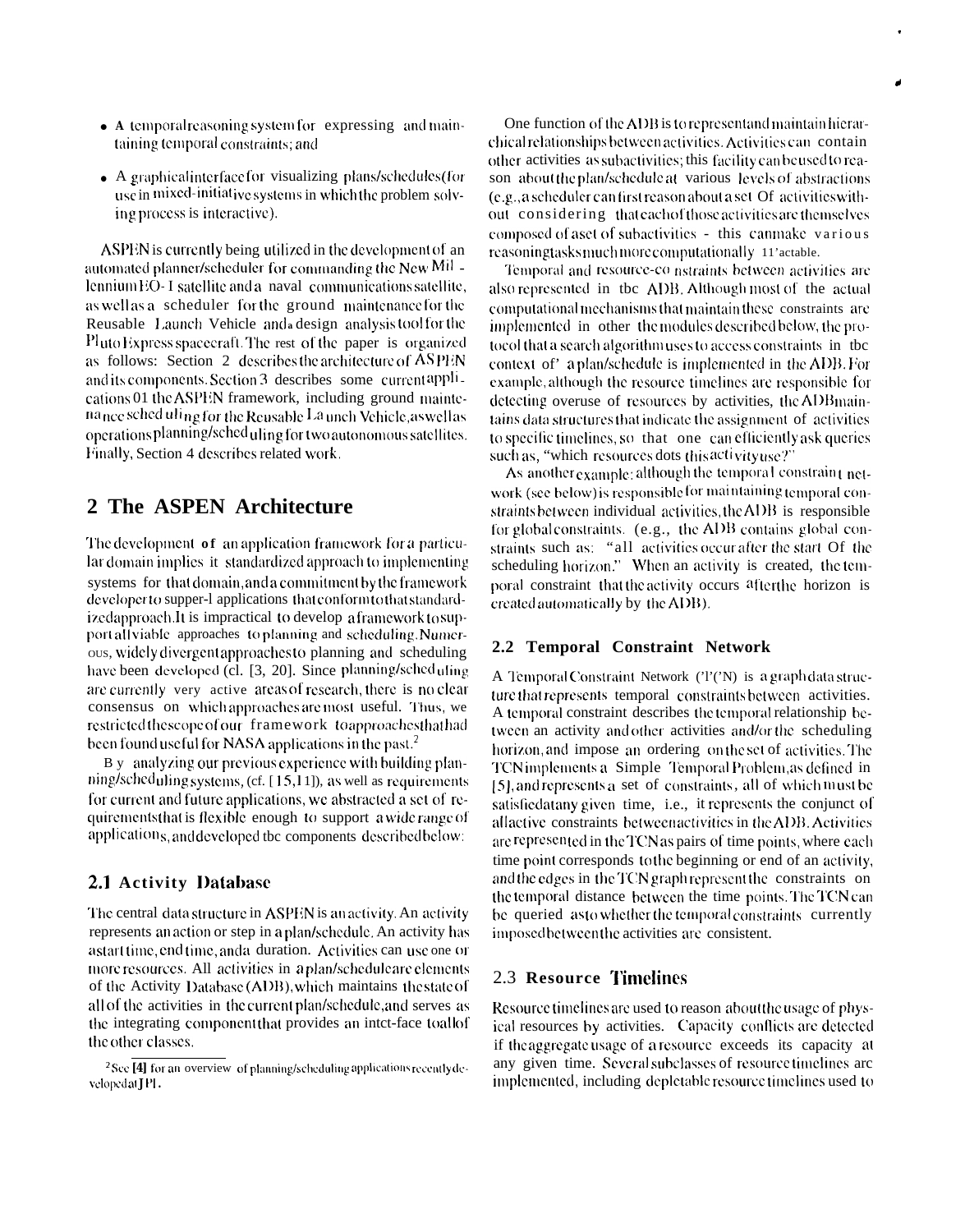model consumable resources (e. g., fuel), and non-depletable resources that are used to model resources which are not actually consumed by usage, but are instead "reserved" for a period of lime (e.g., apiece of equipment). Our current model of resource usage is discrete. That is, if we specify that an activity such as move-forward uses 2 units of fuel, then both of these units are modeled as being immediately consumed at the beginning of the activity. This is a discrete approximation, since the usage of the fuclmaybe better modeled as a linear function such as  $usage(t) = 2t / (actually length)$ , where t is the time elapsed since the beginning of the activity, and activitylength is the duration of the activity.

### 2.4 State Timelines

State timelines represent arbitrary attributes, or slates, that can change over time. Each slate can have several possible values; at any given time, a state has exactly one of these values. Activities can either change or usc states. For example, a dooropen activity would set the state of door to be open, while an enter-building activity would require that the state of door be open. As activities are placed/mmcd in time, the state timeline updates the values of the state, and detects possible inconsistencies or conflicts that can be introduced as a result. For example, an activity that requires that the door be open is placed at time t, then the state timeline checks to verify that the door is in fact open at time t. Otherwise, a state constraint violation is indicated. Users can define legal sequences of state transitions. The state timeline class will detect illegal transition sequences if they are introduced into the timeline.

For example, consider modeling a traffic light with a state timeline, traffic-light. The possible values are green, yellow, and red. The legal state value transitions are: *greento vellow*, yellowtored, red to green. All other transitions are illegal.

### 2.5 Parameter Dependency Network

Each activity has a number of parameters that are either userdefined or computed by the system, such as start time, cad time, duration, any resources it uses, any states it changes/uses, etc. In ASPEN, it is possible to create dependencies between pairs of' parameters within the same activity, or between pairs of parameters defined in different parameters. A dependency between two parameters  $p_1$  and  $p_2$  is defined as a function from one parameter to another,  $p_1 = f(p_2)$ , where  $f(x)$  is an arbitrary function whose input is the same type as p2, and whose output has the type of p I. These dependencies are represented and maintained in a Parameter Dependency Network (PDN). The PDN maintains all dependencies between parameters, so that at any given lime, all dependency relations are satisfied. Note that if there exists a dependency such that  $p_1 = f(p2)$ , its inverse dependency,  $p_2 = f^{-1}(p_1)$  does not necessary exist,

unless the user specifics the inverse relationship and specifics the inverse dependency as well.

Note that the TCN can be seen as a special case of a PDN in which the functional relationships between the parameters (activity start/end times and durations) is a distance relationship. and for-which very efficient constraint propagation algorithms have been implemented.

in general, as commonly used special cases of functional dependencies between parameters (such as temporal distance relationships), it can be useful to develop special dependency networks that implement efficient constraint propagation algorithms that take advantage of the special structure of these dependencies, instead of relying on the general mechanism offered by the PDN.

Such special-puqmsc dependency networks can be implemented as subclasses of the abstract parameter dependency network, or (if the protocol that must be supported is sufficiently unique) abstracted out as a separate basic component of ASPEN, as was done with the TCN.

### 2.6 Planning/Scheduling Algorithms

The search algorithm in a planning/scheduling system searches for a valid, possibly near-optirnal plan/schedule. The AS-PEN framework has the flexibility to support a wide range of scheduling algorithms, including the two major classes of Al scheduling algorithms: constructive and repair-based algorithms.

Constructive algorithms (e.g., [6]) incrementally construct a valid schedule, ensuring that at every step, the partial schedule constructed so far is valid. When a complete schedule is constructed, it is therefore guaranteed to be valid. Repair-bascel algorithm  $s(cf. [9, 19])$  generate a possibly invalid complete schedule using either random or greedy techniques. I'hen, at every iteration, the scheduled is analyzed, and repair heuristics that attempt to eliminate conflicts in the schedule are iteratively applied until a valid schedule is found.

The search algorithms that have currently been implemented include:

- forward dispatch, a greedy, constructive algorithm;
- IRS, a constructive, backtracking algorithm based on [II]; and
- DCAPS, a iterative repair based algorithm based on [15].

#### $2.7$ **Graphical User Interface**

The ASPEN Graphical User Interface (GUI) component provides tools for graphically displaying and manipulatingschedules. Resource and state timelines are displayed. Activities are over-layed on the timelines, and users can directly manipulate activities using standard drag-and-drop procedures.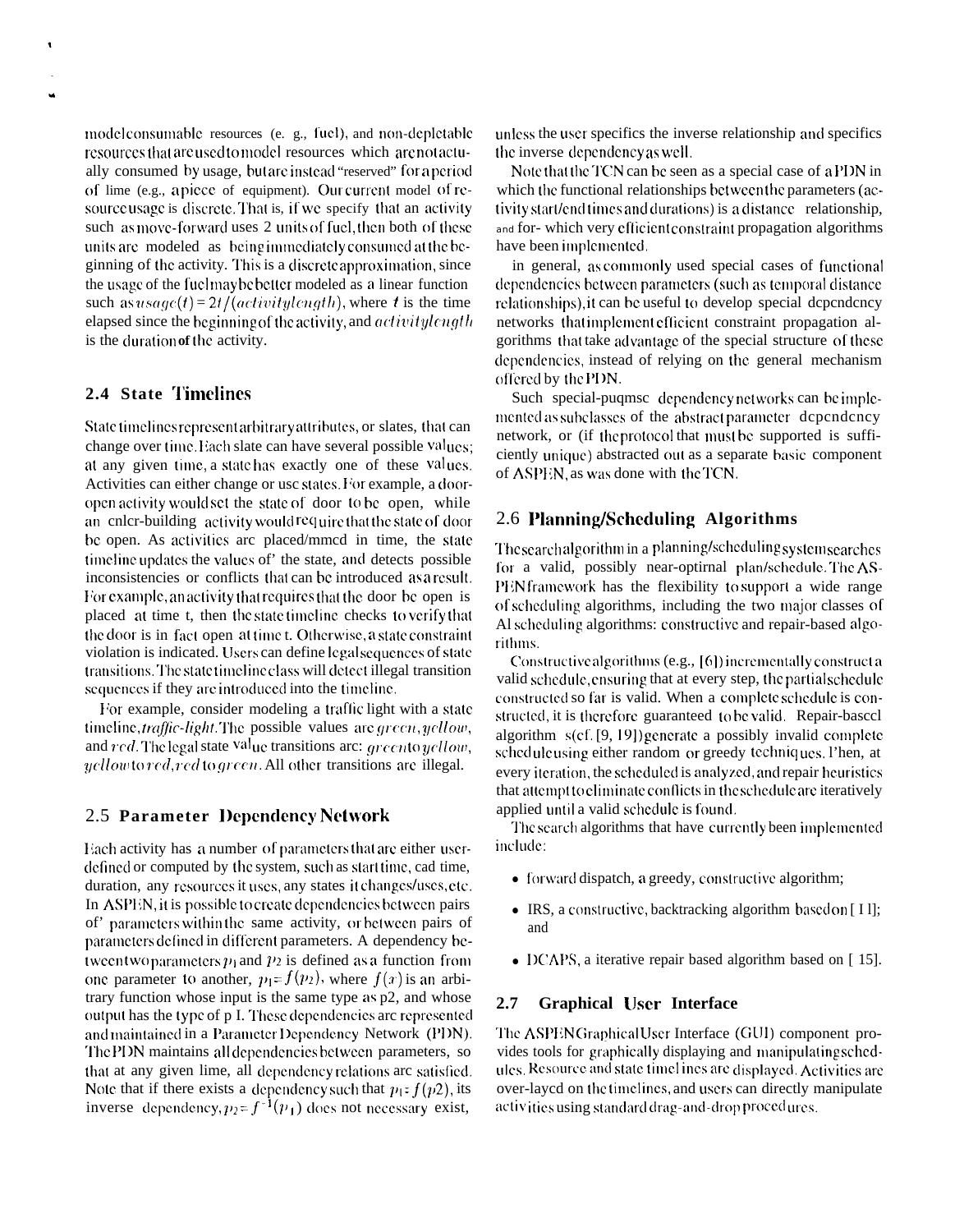

Figure 1: Sample of ASPEN modeling language (part of the Reusable Launch Vehicle maintenance model). This describes an activity for removing the prevalve of an engine subsystem.

# 2.8 Extending ASPEN for Applications

There are two means by which ASPEN can be extended and specialized for a particular application. These arc:

- Creation of ctomain-specific models using the modeling language, and
- Extension of the application framework code.

The modeling language is used to specify domain-specific constraints and activities. Figure I shows part of a domain model specified in the ASPEN modeling language.

The base ASPEN framework, including tbc modeling language is sufficiently extensible to support a range of applications without any extensions to the code of the framework itself (e.g., tbc Reusable Launch Vehicle ground maintenance scheduling application is directly derived from the framework by simply specifying a model file).

Extensions to the framework code need to be made when changes in the behavior of ASPEN components arc required. This includes two classes 01 extensions; epistemological and heuristic.<sup>3</sup> Epistemological extensions are necessary when new representational capabilities arc in order to model a new domain. For example, if we wanted to implement a ncw type of resource timeline which had a more sophisticated, continuous model of resource usage<sup>4</sup> then a new subclass of the resource timeline abstract class would need to be implemented. Heuristic extensions customize tbc behavior of the framework to improve the quality of solutions found or the time to find

good solutions for a particular domain.<sup>5</sup> Examples of heuristic extensions include new repair heuristics for a repair-based scheduler, or an entirely new search algorithm.

# **3 APPLICA11ONS OF ASPEN**

In this section, we describe ongoing applications of tbc AS-PEN scheduling system to: generation of spacecraft command sequences for the New Millennium Earth Observing One satellite and the U.S. Navy UHF Follow On Onc (UFO-1) satellite; generation of mission operations sequences to assist in design analysis for science and operability; and rapid generation of plans for maintenance and refurbishing for Highly Reusable Space Transportation.

### 3.1 Spacecraft Commanding

The primary application area for the ASPEN scheduling system is generation of spacecraft commandsequences from high level goal specifications.

In this role, automated scheduling systems will encoding of complex spacecraft operability constraints, flight rules, spacecraft hardware models, science experiment goals and operations procedures to allow for automated generation of low level spacecraft sequences by use of planning and scheduling technology.

By automating this process and encapsulating the operation specific knowledge we hope to allow spacecraft commanding by non-operations personnel, hence allowing significant reductions in mission operations workforce with the eventual goal of allowing direct user commanding (e.g., commanding by scientists).

Current ASPEN applications to spacecraft commanding focus on two missions: the New Millennium Earth Observing Onc (NM 110-1) satellite (to be launched in late 1998) and tbe U.S. Navy UHF Follow On Onc (UFO-1) satellite (currently in orbit). NM EO-1[18] is a earth imaging satellite featuring an advanced mult<sub>i-spectral</sub> imaging device. For this mission, operations consists of managing spacecraft operability constraints (power, thermal, pointing, buffers, consumables, engineering downlinks, etc.) and science goals (imaging of specific targets within particular observation parameters). Of particular difficulty is managing tbc downlinks as tbc amount of data generated by tbc imaging device is quite large and ground contacts are a limited resourc cc.

The current ASPEN EO-1 scheduler generates an initial schedule using forward sweeping greedy dispatch to generate an initial schedule, then uses the DCAPS iterative repair algorithm to resolve state, resource, and temporal conflicts.

<sup>&</sup>lt;sup>3</sup>This classification follows [8].

<sup>&</sup>lt;sup>4</sup> Recall from Section 3 that we use a simple, discrete resource usage model

<sup>&</sup>lt;sup>5</sup>This implies that the framework is, in principle capable of eventually finding some solution without a heuristic extensions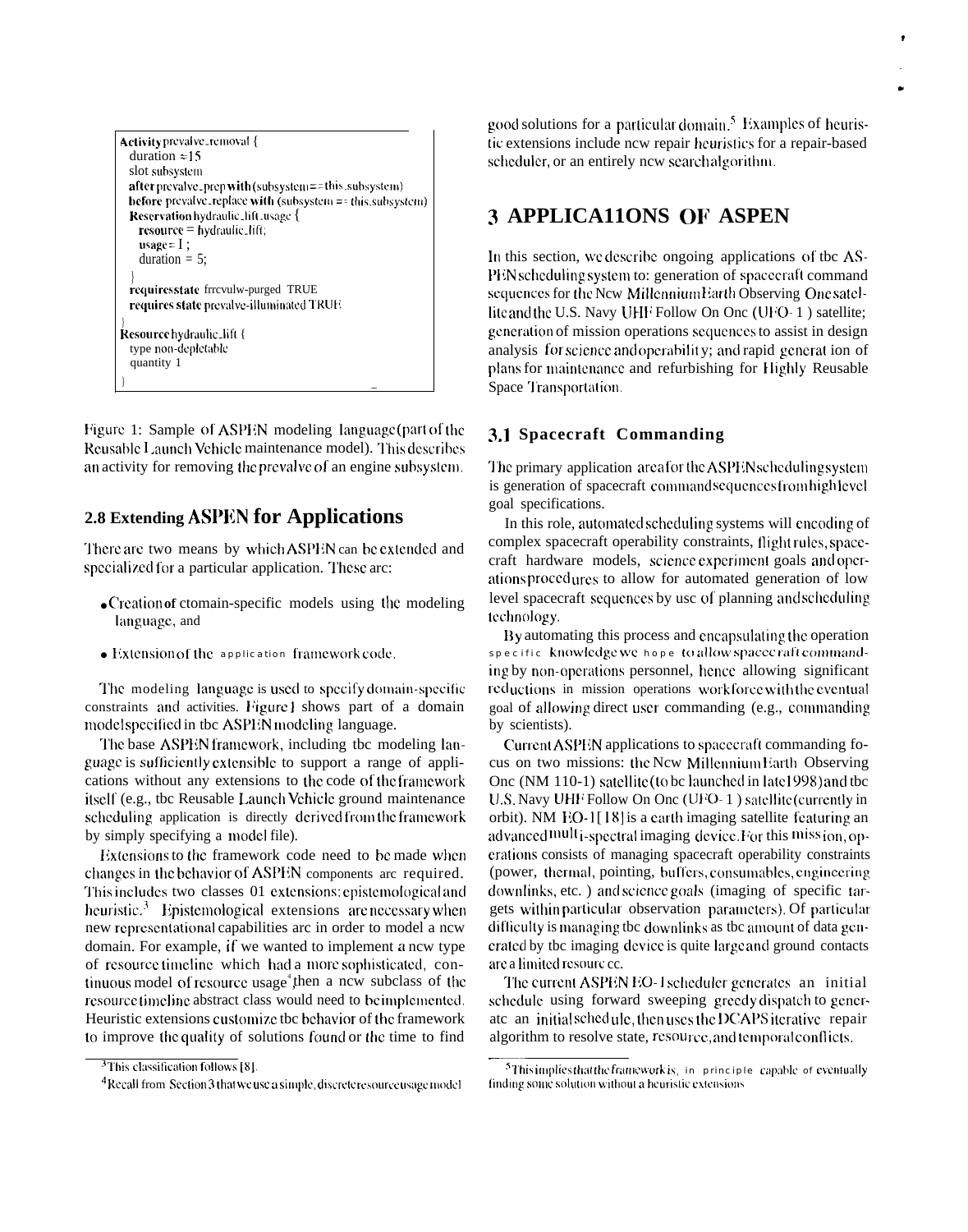Another ongoing effort in the area of spacecraft commanding is the development of an advanced commanding system for the U.S. Navy UFO-1 satellite  $[1]$ . UFO-1 is an on-orbit testbed managed by the U.S. Naval Academy Space Artificial lntclligcncc lab (SAII.) at Annapolis. In this collaboration, SAII, is developing an uplink, downlink, basic data transport, and conmanding capability to be interfaced with an advanced planning and scheduling engine  $(AS$  PEN $)$ . In this application, ASPEN will allow high level commanding of the UFO-1 satellite to perform high level functions such as: autopitch momentum dumping, preparation for eclipse season, delta-V maneuvers, IRU warmup and turnon, battery cell pressure bias calibration, delta inclination maneuvers, and other engineering housekeeping functions. The ASPEN scheduling engine then performs appropriate expansion and conflict resolution to generate lower level command sequences 10 achieve lhc higher level goals.

### **3.2 Design Evaluation**

ASPEN is also being applied in the Pluto Express [2] for the dual purposes of science planning and design evaluation for science and operability [2]. In support of science planning, we ate developing high level models of proposed PX spacecraft to assist in automated generation of science data acquisition plans (e.g., high level activity sequences) from high level science goals to assist in developing science plans for mission profiling.

This same capability 10 generate science plans is being used to evaluate candidate spacecraft designs from the standpoint of emergent design aspects such as science return and operability. This spin-off application arises from the observation that often it is difficult to determine how well a given spacecraft design wi II perform without fleshing out approximate operations sequences for critical phases of the mission (e.g., encounter). In order to address this difficulty, we are developing a design analysis tool which accepts as input: a candidate spacecraft design (anti operations constraints, models, etc.); a set of enginccring anti scicncc objcctivcs; and a set of scoring functions to assess how well a sequence achieves the objectives. This tool then applies an ASPI~N-based planner/schcciLrlcr to generate a candidate sequence; then uses the scoring function to score this sequence in terms of the aspects of science, operabil ity, etc. This enables design teams to rapidly and impartially evaluate large numbers of spacecraft designs with little effort, thus allowing improved analysis of design tradeoffs to enhance science and operations concerns for future missions.

### **3.3 Maintenance Scheduling**

As part of the NASA Highly Reusable Space Transportation (H RST) program<sup>6</sup> wc have been developing anti demonstrating advanced scheduling systems for the rapid generation anti

revision of plans for maintenance and refurbishment of highly reusable launch vchicles. In this application, real-time telemetry downlinked either during flight or immediately after flight would be analyzed to automatically generate a set of maintenance requests, which would then be transformed into a refurbishment plan by an automated planning anti scheduling system which would account for available equipment and resources as well as the intricacies of the refurbishment procedures of the highly complex propulsion systems. The end target is to allow a turnaround of several hours for the HRST spacecraft to support a flight frequency on the order of several flight per day.<sup>7</sup> If the maintenance schedule can be generated using in-flight telemetry then the refurbishment process can be speeded even further by allowing for downlinking of requests for pre-positioning of equipment and resources to minimize schedule delay.

Once the actual maintenance plan has been generated, the planning tool continues to be of use in two ways. First, in many cases there can be several mutually exclusive maintenance activities which can be performed next, Via lookahead and critical path analysis automated scheduling software can determine the next activities to enable the minimal makespan (over-all schcdulc execution time). Second, as uncxpcctcd events arise (such as equipment failures, resource unavailabilitics, and schedule slippage), the automated scheduling software has the ability to revise the schedule so as to minimize schedule disruption (movement of activities and resources from their originai assignments) and schedule slippage (delay of the completion of the overall refurbishment).

In order to test and validate this technology we have been utilizing test maintcnance procedures Specifically, wc used the maintenance procedures developed for (he 1.02 ancl  $LH_2$  propulsion systems for the Rockwell international X-33 Reusable Launch Vehicle.<sup>8</sup> The procedures derived for maintaining and refurbishing the test articles provided a rich testbed for Space Propulsion System Maintenance Scheduling. Our testbed model consisted of 576 activity types, 6 resources, and on average 6 state, resource, and precedence constraints pcr activity. In this application we allowed maintenance requests to request either refurbishment of specific subsystems or major systems. In order to schedule the maintenance requests the ASPEN system used a forward sweeping greedy dispatch algorithm which used strong knowledge of the precedences of activities in the plan. The resulting scheduler has been able to generate schedules for refurbishment problems involving approximately half of the subsystems  $(8 \text{ subsystems}, 358)$ activities) in  $8$  minutes.

 $^{6}$ Which targets the development of technologies enabling highly reusable, 1ow-cosI space transportation systems [12, 13].

 $7$ In comparison, the space shuttle refurbishment process takes approxi mately 65 days with a flight frequency of once per 4 months; the current ReusableLaunch Vehicle initiative has a targeted flight frequency of once every 1-2 weeks.

 $K$ 1 Developed by Rockwell International during the Phase I competition of the Reusable Launch Vehicle Program which ended in July 1996.